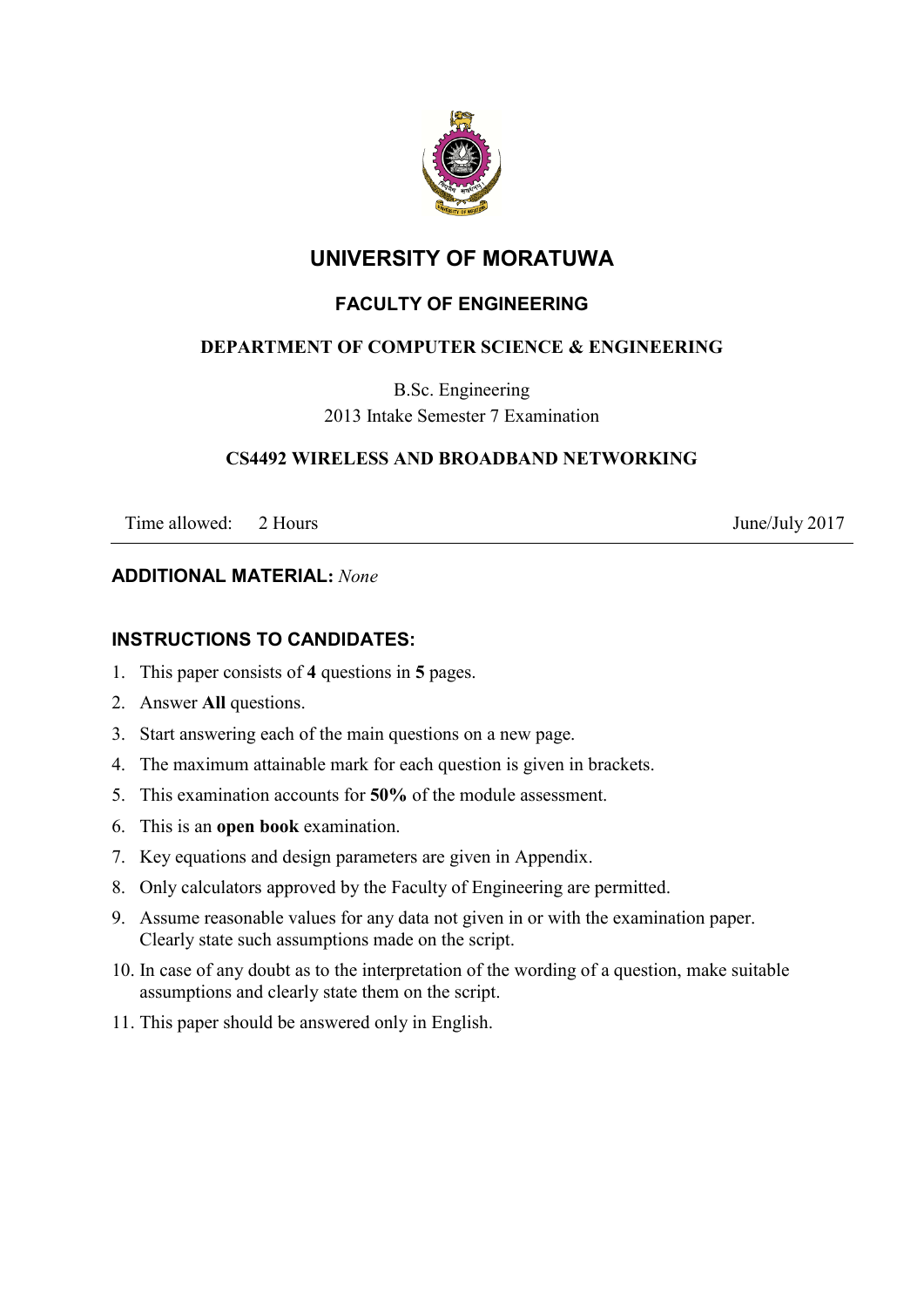### **Question 1 (25 marks)**

(i) A wireless scanner detected the following WiFi networks around Park Street, Colombo 2.

|   | <b>SSID</b>     | - MAC Address          |                            |         |         | <b>WEP</b><br>RSSI Chan 802.11 Max Speed | <b>WPA</b>      | WPA <sub>2</sub> |     | WPS Vendor                   |  |
|---|-----------------|------------------------|----------------------------|---------|---------|------------------------------------------|-----------------|------------------|-----|------------------------------|--|
|   | Guest_Wifi      | 58:97:1E:E8:33:C2      | $\ln b$ -86                | 11      | b, g, n | 144.4 Mbps Open                          |                 |                  |     | Cisco Systems. Inc.          |  |
|   | [Hidden]        | 18:A6:F7:7E:30:10      | $-45$ all                  | 2       | b, g, n | 144.4 Mbps                               | PSK-(TKIP CCMP) | PSK-(TKIP CCMP)  |     | <b>TP-LINK TECHNOLOGIE</b>   |  |
|   | Mobitel EB      | 54:4A:00:4B:3C:F2      | $n_{\rm th}$ , 88-         | 6       | b, g, n | 144.4 Mbps                               | PSK-CCMP        | PSK-CCMP         |     | Cisco Systems. Inc.          |  |
|   | Mobitel_Open    | 54:4A:00:4B:3C:F0      | $-95$ and                  | 6       | b, g, n | 144.4 Mbps Open                          |                 |                  |     | Cisco Systems. Inc.          |  |
|   | Mobitel EAP     | 54:4A:00:4B:3C:F1      | $-93$ <sub>cm</sub>        | 6       | b, g, n | 144.4 Mbps                               |                 | MGT-(TKIP CCMP)  |     | Cisco Systems. Inc.          |  |
|   | Ravidu          | F2:4F:7E:BA:46:El      | $-91$ aff                  |         | b, g, n | 72.2 Mbps                                |                 | PSK-CCMP         |     |                              |  |
|   | [Hidden]        | FA: 8F: CA: 8C: AF: E3 | $-92$ and                  |         | b, g, n | 72.2 Mbps Open                           |                 |                  |     |                              |  |
| п | NVR639904553    | BC:AD:28:EF:22:21      | $-92$ and $11+7$           |         | b, g, n | 300 Mbps                                 |                 | PSK-CCMP         | 1.0 | Hangzhou Hikvision Dig       |  |
| ٠ | WIFI SAP        | 58:97:1E:E8:33:C5      | $-85$ $\sqrt{11}$          | 11      | b, g, n | 144.4 Mbps                               |                 | PSK-CCMP         |     | Cisco Systems. Inc.          |  |
|   | Test_AD         | 58:97:1E:E8:33:C3      | $-\frac{86}{10}$           | 11      | b, g, n | 144.4 Mbps                               |                 | MGT-CCMP         |     | Cisco Systems. Inc           |  |
|   | <b>HEMASEXT</b> | 58:97:1E:E8:33:C1      | $n_{\rm{th}}$ e8-          | 11      | b, g, n | 144.4 Mbps                               |                 | PSK-CCMP         |     | Cisco Systems. Inc.          |  |
|   | <b>HEMAS</b>    | 58:97:1E:E8:33:C0      | $-\frac{86}{10}$           | 11      | b, g, n | 144.4 Mbps                               |                 | PSK-CCMP         |     | Cisco Systems. Inc.          |  |
|   | AndroidAP       | 94:B1:0A:87:2F:CD      | $-93$ and                  | 6       | b, g, n | 72.2 Mbps Open                           |                 |                  |     | Samsung Electronics Co.      |  |
| ٠ | [Hidden]        | 58:97:1E:E8:33:C4      | $-85$ $\sqrt{11}$          | 11      | b, g, n | 144.4 Mbps                               |                 | PSK-CCMP         |     | Cisco Systems. Inc.          |  |
|   | SkyCargoCMB     | 90:61:0C:30:FF:75      | $-92$ $\text{m}$           | $2+6$   | b, g, n | 300 Mbps                                 | PSK-CCMP        | PSK-CCMP         | 1.0 | Fida International (S) Pte 1 |  |
| ш | Harsha Mac      | 6C: 40: 08: 9E: 7E: 16 | $-93$ and                  | 11      | b, g, n | 216.7 Mbps                               |                 | PSK-CCMP         |     | Apple. Inc.                  |  |
|   | 20A2sam         | F4:83:CD:F1:BD:C3      | $-94$ and                  | $1 + 5$ | b, g, n | 450 Mbps                                 | PSK-CCMP        | PSK-CCMP         |     | TP-LINK TECHNOLOGIE 1        |  |
|   | <b>NARAWIFI</b> | DC:09:4C:A3:31:A0      | $-87$ and                  | 10      | b, g, n | 144.4 Mbps                               | PSK-(TKIP CCMP) | PSK-(TKIP CCMP)  |     | <b>HUAWEI TECHNOLOGIE 1</b>  |  |
| ٠ | LTL1            | 98:DE:D0:65:B6:48      | $-93$ <sub>cm</sub>        |         | b, g, n | 300 Mbps                                 | PSK-(TKIPICCMP) | PSK-(TKIP CCMP)  |     | TP-LINK TECHNOLOGIE 1        |  |
|   | Dialog 4G       | 44:6E:E5:6A:9A:5C      | $-95$ $\text{m}$           | 10      | b, g, n | 144.4 Mbps                               | PSK-(TKIP CCMP) | PSK-(TKIP CCMP)  |     | <b>HUAWEI TECHNOLOGIE 1</b>  |  |
|   | Mobitel EB      | 54:4A:00:4B:3C:FD      | $-95$ $\text{m}$           | 36      | a, n    | 144.4 Mbps                               | PSK-CCMP        | PSK-CCMP         |     | Cisco Systems. Inc.          |  |
|   | Mobitel_EAP     | 54:4A:00:4B:3C:FE      | $-94$ and                  | 36      | a, n    | 144.4 Mbps                               |                 | MGT-(TKIP CCMP)  |     | Cisco Systems. Inc.          |  |
| ш | [Hidden]        | 42:AD:28:EF:22:21      | $-93$ $\frac{1}{2}$ 11 + 7 |         | b, g, n | 300 Mbps Open                            |                 |                  |     |                              |  |



a) What can you conclude from the observations?

| Hint: Focus on the key observations that affect range, bandwidth, OoS, etc.                                                                                | 0                 |
|------------------------------------------------------------------------------------------------------------------------------------------------------------|-------------------|
| b) How secure are these networks?                                                                                                                          | $\lceil 3 \rceil$ |
| c) List 3 suggestions to improve the wireless communication environment?                                                                                   | [3]               |
| It can be seen that access points operating on the same channel have different<br>d)<br>throughputs such as 72.2, 144, and 300 Mbps. How is this possible? | $\lceil 3 \rceil$ |
| Suppose one of the above access points has a channel width of 20 MHz and operates on                                                                       |                   |

- (ii) Suppose one of the above access points has a channel width of 20 MHz and operates on channel 6 (i.e., frequency 2,437 MHz) with an output power of -28 dBm.
	- a) What will be the signal strength at 50 m from the access point. Assume the reference distance is 5 m and the path loss exponent is 2.2. Transmission and receiver antenna gains are 2 and 1, respectively. [7]
	- b) Is the signal strength sufficient, if the receiver sensitivity is -95 dBm? Discuss. [3]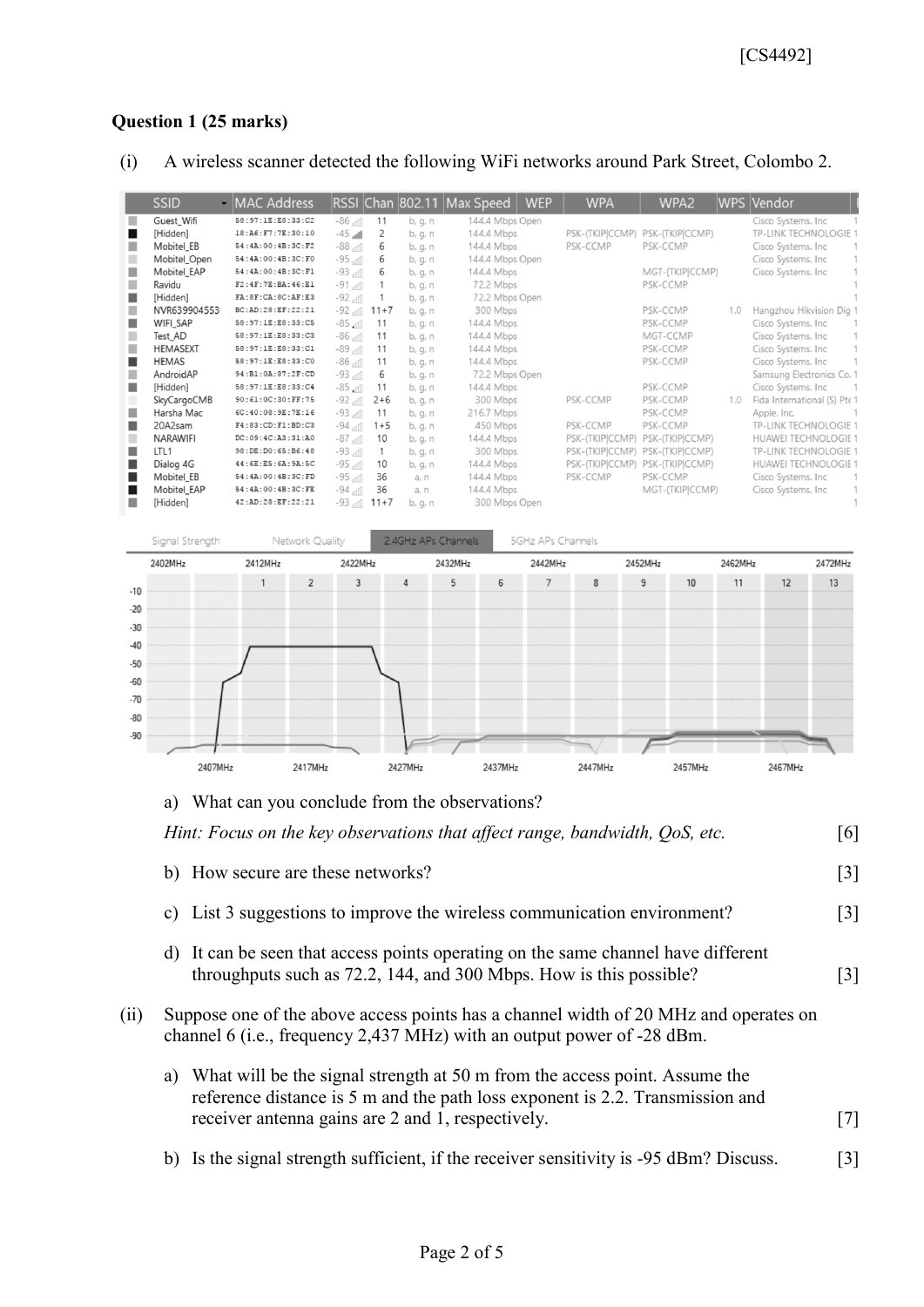#### **Question 2 (25 marks)**

A smart meter is an electronic device that records the consumption of electric energy in intervals of an hour or less and communicates that data at least daily back to the utility office for monitoring and billing. Some smart meters also come with in-home displays, so you can better understand your energy usage. Smart meters are expected to be installed in every house or place of business within the next couple of years.

| (i)   | What wireless technology would you recommend for the communication between a<br>smart meter and the utility office? Justify.              | $[5]$ |
|-------|-------------------------------------------------------------------------------------------------------------------------------------------|-------|
| (ii)  | What network topology would you recommend for the communication between a<br>smart meter and the utility office? Justify.                 | $[5]$ |
| (iii) | What type of a message routing scheme would you recommend for the<br>communication between a smart meter and the utility office? Justify. | [4]   |
| (iv)  | Design a suitable message format for the messages sent by the smart meter. Clearly<br>state any assumptions.                              | [6]   |
| (v)   | "I recommend having two-way communication between smart meter and the utility<br>office, as well as among smart meters"                   |       |
|       | Do you agree or disagree with this statement? Discuss.                                                                                    | 5     |

#### **Question 3 (25 marks)**

| (i)  |    | Recommend with justification a suitable wired/wireless technology for following cases:                                                                                                                          |                   |  |  |  |  |  |
|------|----|-----------------------------------------------------------------------------------------------------------------------------------------------------------------------------------------------------------------|-------------------|--|--|--|--|--|
|      |    | a) To provide Internet access to a school in a rural area.                                                                                                                                                      | $\lceil 5 \rceil$ |  |  |  |  |  |
|      |    | b) Automatic payment solution for frequent users of highways.                                                                                                                                                   | $\lceil 5 \rceil$ |  |  |  |  |  |
|      |    | c) To provide HD quality IPTV services within a city.                                                                                                                                                           | $\lceil 5 \rceil$ |  |  |  |  |  |
| (ii) |    | Bring Your Own Device (BYOD) is becoming popular where users can use their personal<br>devices for office work. While this brings in many advantages, it also creates several<br>technical and security issues. |                   |  |  |  |  |  |
|      | a) | Using an example, describe how a user's BYOD device can be located regardless of<br>its location (i.e., home, office, or on the go).                                                                            | [6]               |  |  |  |  |  |
|      |    | b) Describe 2 techniques to minimize potential security issues while using BYOD<br>devices?                                                                                                                     | 4 <sup>1</sup>    |  |  |  |  |  |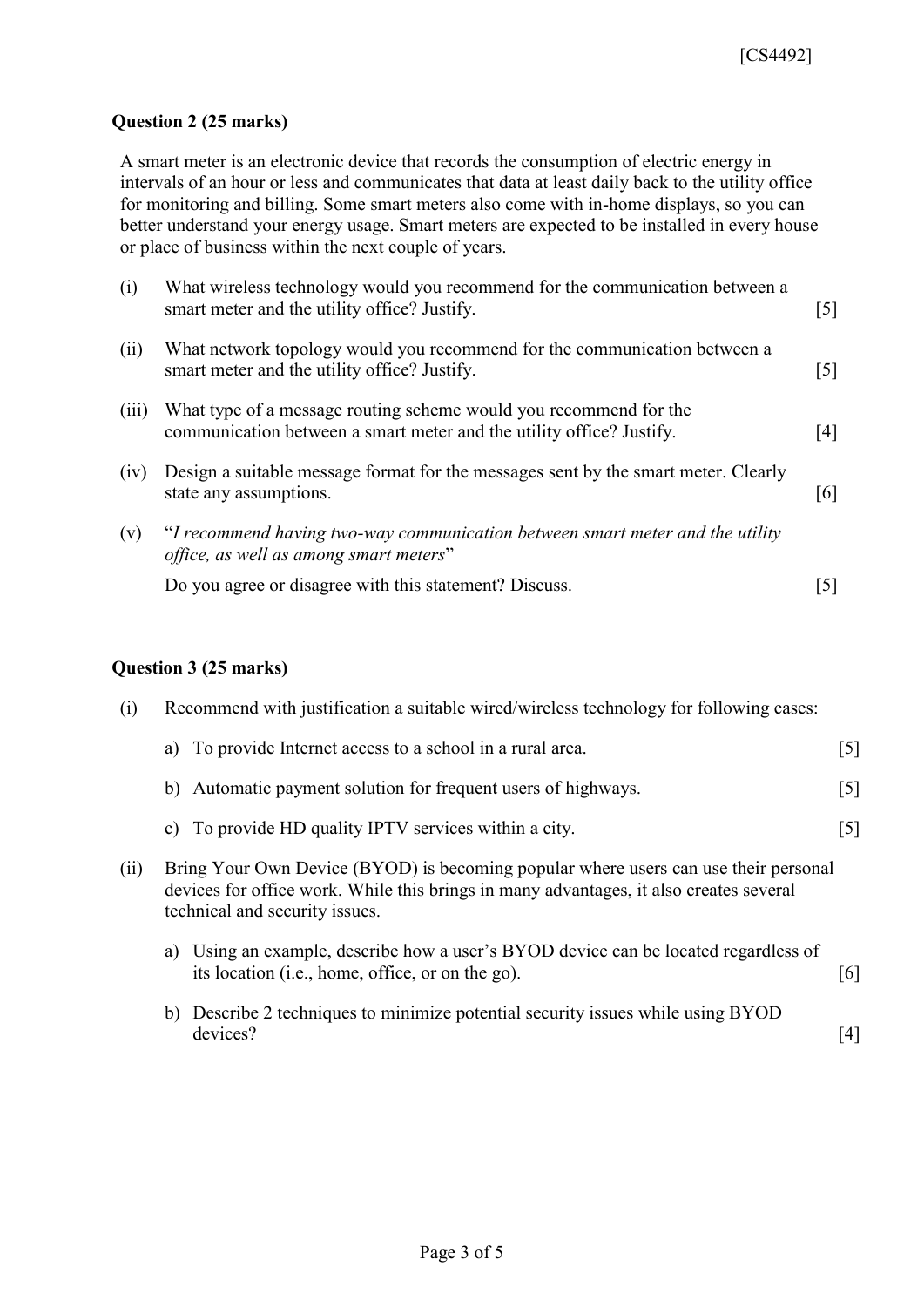### **Question 4 (25 marks)**

| (i) | A wireless LAN is being designed for a large warehouse with 12 computer users. All users      |
|-----|-----------------------------------------------------------------------------------------------|
|     | have web access (including webmail) and access to a cloud-based stock management system.      |
|     | These users also connect to a file and print server at the warehouse. Warehouse consists of 4 |
|     | CCTV cameras and the video streams from the cameras are sent to the head office for           |
|     | viewing and archiving. A set of wireless sensors are also used to monitor micro-climate and   |
|     | doors of the warehouse from the head office. The following traffic loads are given:           |

|                                                        | • Web Access $-30$ Kbps/user<br>• $CCTV - 500$ Kbps per camera<br>• All Sensors $-10$ Kbps |  | • Stock management system $-50$ Kbps/user<br>• File and Print services $-1$ Mbps/user |  |
|--------------------------------------------------------|--------------------------------------------------------------------------------------------|--|---------------------------------------------------------------------------------------|--|
| a) Calculate the total Internet bandwidth requirement. |                                                                                            |  |                                                                                       |  |

- b) Calculate the total capacity requirement within the wireless LAN. [4]
- c) An ISP has recommended to use a "4G Wireless router based on LTE-Advanced technology" to provide the connectivity to the warehouse.

Do you agree or disagree with this recommendation? Justify. [4]

- d) What non-technical factors should be considered while deploying the proposed wireless LAN? Briefly discuss. [4]
- e) Owner of the warehouse has realized that the storage facilities are not optimally utilized and items are not stored and dispatched on time. Moreover, some of the food items tend to go bad much earlier than their expiration date, as the microclimate of the warehouse is not properly maintained. Furthermore, the owner has realized inconsistencies in the actual stock and stock management system.

Propose an IoT-based solution to overcome the issues. Your solution should consider sensors, connectivity, and people & processes in an IoT environment. [9]